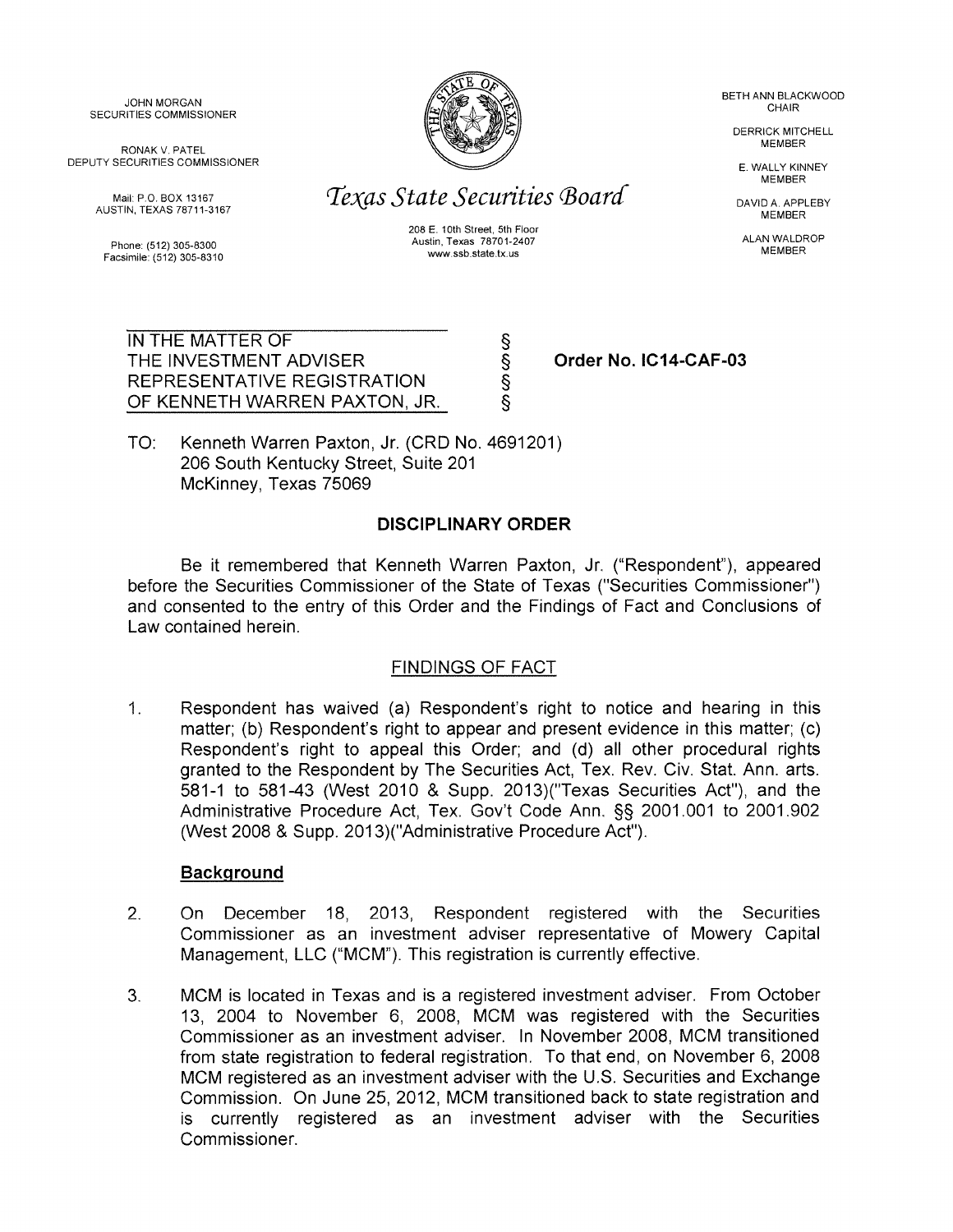## **Referral of Clients for State-Registered Investment Adviser**

- 4. Respondent occasionally solicited potential clients for MCM. Some of these solicitations occurred when MCM was a state-registered investment adviser and others when it was federally-registered.
- 5. Pursuant to an agreement with MCM, Respondent was compensated by MCM for each solicitation resulting in a client relationship with MCM. Specifically, MCM agreed to pay Respondent 30% of the asset management fees collected by MCM from each client that Respondent solicited successfully.
- 6. Respondent successfully solicited three (3) clients for MCM at times when MCM was a state-registered investment adviser but Respondent was not registered as an investment adviser representative of MCM. These solicitations occurred in 2004, 2005, and 2012.
- 7. Section 4.P of the Texas Securities Act defines an "investment adviser representative", in part, as "each person or company who, for compensation, is employed, appointed, or authorized by an investment adviser to solicit clients for the investment adviser."
- 8. Section 12.B of the Texas Securities Act, in part, prohibits a person from acting as an investment adviser representative for a certain investment adviser in Texas unless the person is registered as an investment adviser representative for that particular investment adviser.
- 9. The clients solicited by Respondent for MCM paid annual asset management fees ranging from 1% to 1.95% of assets under MCM's management. Such fees were collected by MCM on a quarterly basis. Thereafter, Respondent was paid a portion of the fees.
- 10. Respondent relied on MCM to disclose the compensation arrangement to potential clients that Respondent solicited for MCM.

## CONCLUSIONS OF LAW

- 1. At times between 2004 and 2012, Respondent was an "investment adviser representative" of MCM as the term "investment adviser representative" is defined by Section 4.P of the Texas Securities Act.
- 2. Respondent violated Section 12.B of the Texas Securities Act by acting as an investment adviser representative for MCM when MCM was registered as an investment adviser with the Securities Commissioner but Respondent was not registered as an investment adviser representative of MCM.
- 3. Pursuant to Section 14.A(6) of the Texas Securities Act, Respondent's violation of Section 12.B of the Texas Securities Act constitutes a basis for the issuance of an Order reprimanding Respondent.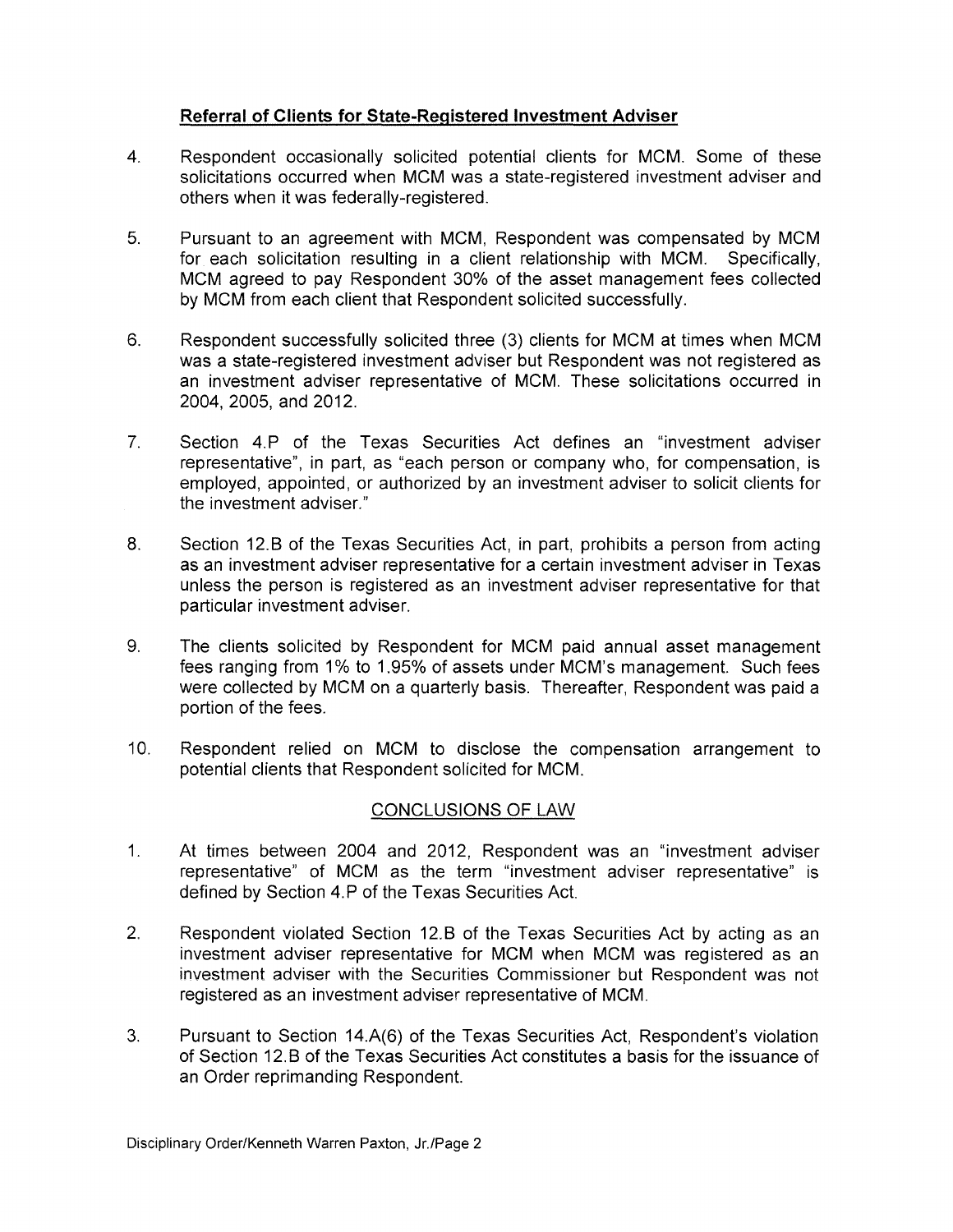4. Pursuant to Section 23-1.A(3) of the Texas Securities Act, Respondent's violation of Section 12. B of the Texas Securities Act constitutes a basis for the issuance of an Order assessing an administrative fine.

### UNDERTAKING

- 1. If Respondent, for compensation, solicits a potential client for any registered investment adviser, Respondent undertakes and agrees to provide a written disclosure document ("Disclosure Document") to each such client.
- 2. Respondent further undertakes and agrees that the Disclosure Document will include:
	- a. The name of the investment adviser;
	- b. The nature of the relationship, including any affiliation, between Respondent and the investment adviser;
	- c. A statement that Respondent will be compensated for his solicitation services by the investment adviser; and
	- d. The terms of such compensation arrangement, including a description of the compensation paid or to be paid to Respondent.
- 3. Respondent further undertakes and agrees that Respondent will provide the Disclosure Document to any potential client before such person becomes a client of the investment adviser.

### ORDER

- 1. It is therefore ORDERED that Kenneth Warren Paxton, Jr. is hereby REPRIMANDED.
- 2. It is further ORDERED that Kenneth Warren Paxton, Jr. is hereby ASSESSED AN ADMINISTRATIVE FINE in the amount of One Thousand Dollars (\$1,000.00). Payment shall be made by delivery of a cashier's check to the Securities Commissioner in the amount of One Thousand Dollars (\$1,000.00), payable to the State of Texas, contemporaneously with the delivery of this Order.
- 3. It is further ORDERED that Kenneth Warren Paxton, Jr. comply with the terms of the Undertaking with the Securities Commissioner enclosed herein.

SIGNED AND ENTERED BY THE SECURITIES COMMISSIONER this  $2nd$ day of  $\frac{\gamma}{\gamma}$   $\alpha$   $\gamma$  2014. JOHN MORGAN Securities Commissioner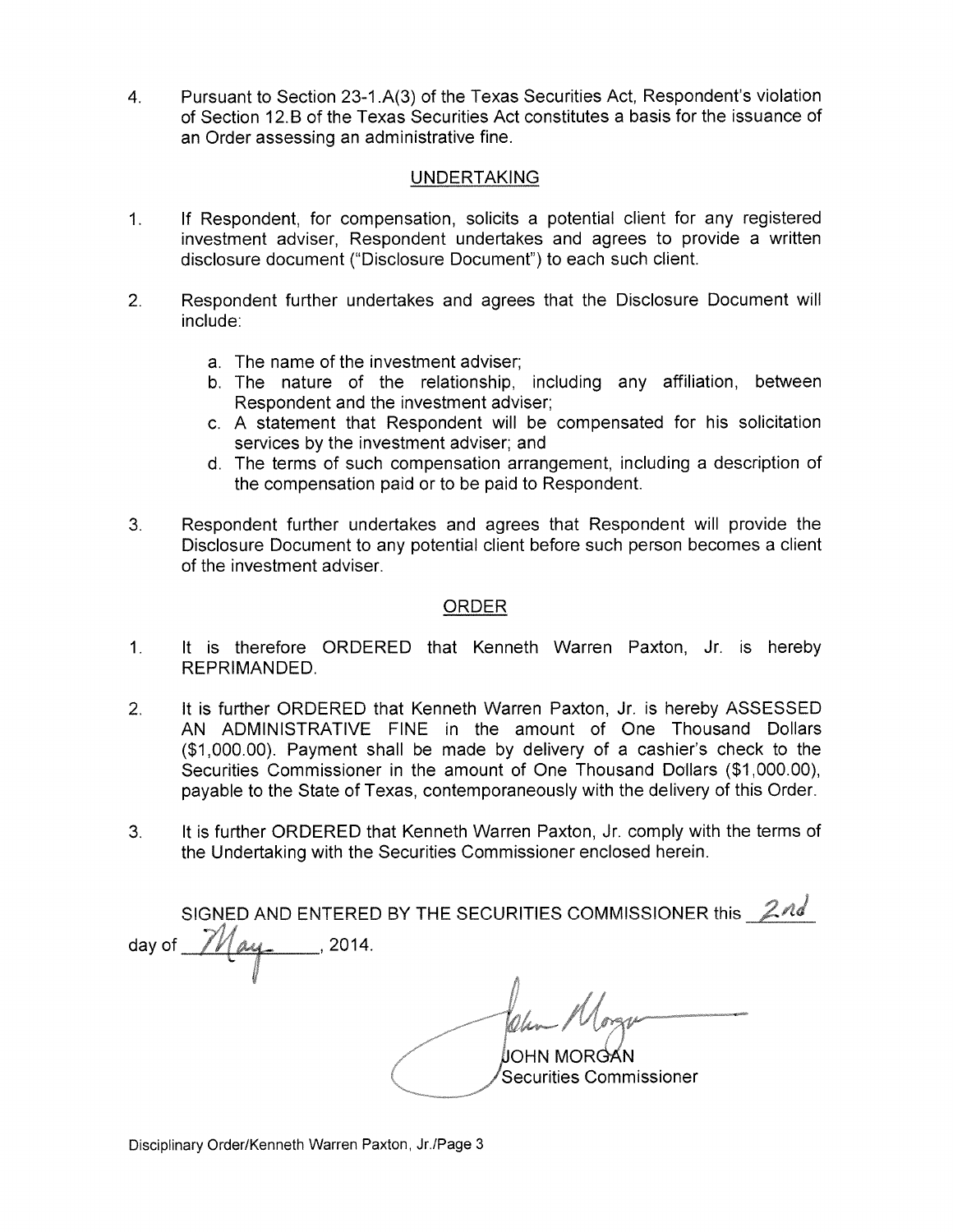Respondent:

Kenneth Warren Paxton, Jr.

Approved as to Form:

Ronak V. Patel

Deputy Securities Commissioner

Clinton Edgar Attorney Inspections and Compliance Division

Gene R. Besen Attorney for Respondent